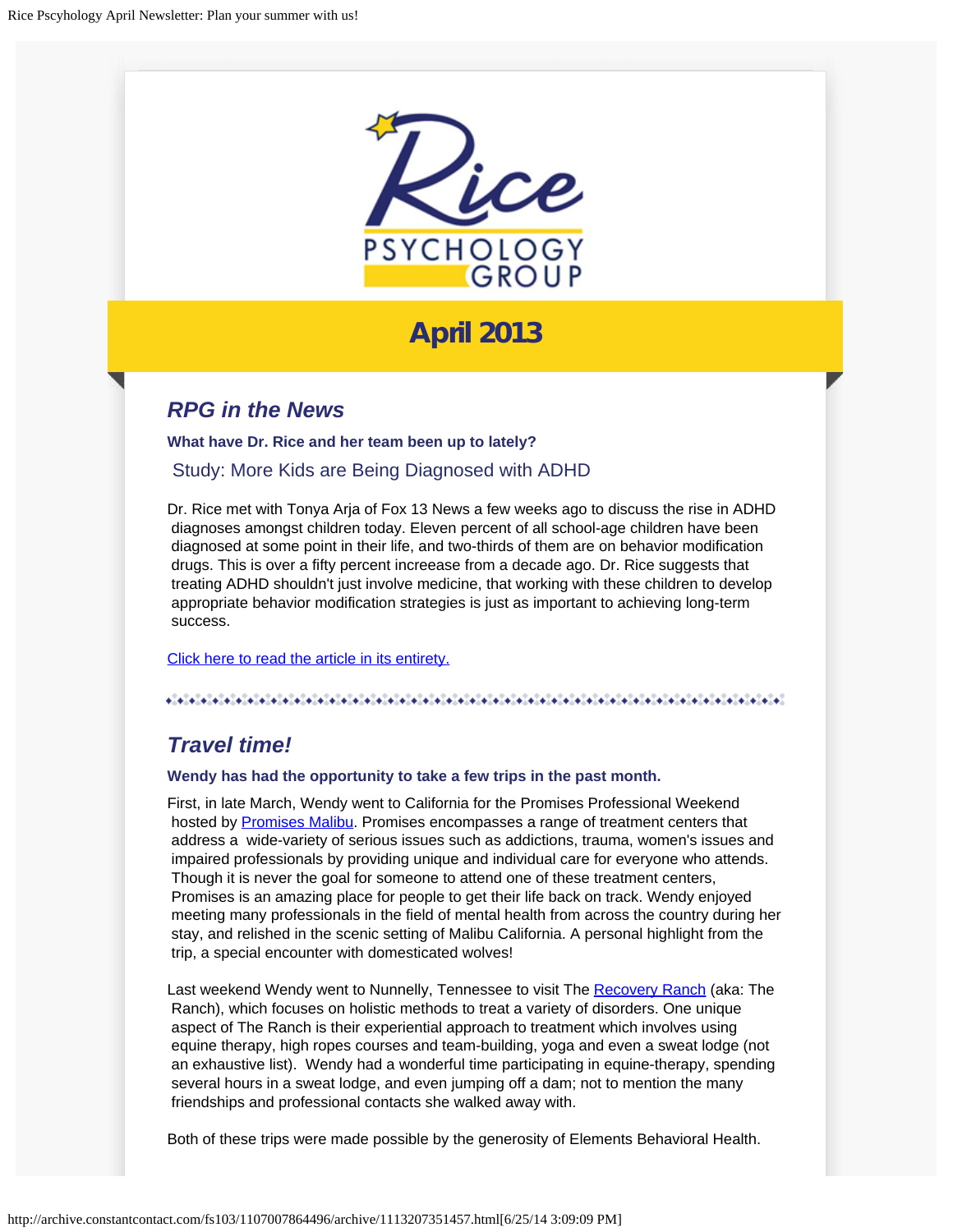





# **Don't forget to sign up for our Summer Programs!**

We are offering a number of new and exciting programs to begin this summer for schoolchildren of all ages. Take a look [here](http://ricepsychology.com/wp-content/uploads/Rice-Files-4-pages.pdf) for a full description of each program and call our office today to reserve your spot. they're filling up fast!

**Don't forget to "like" us on facebook...**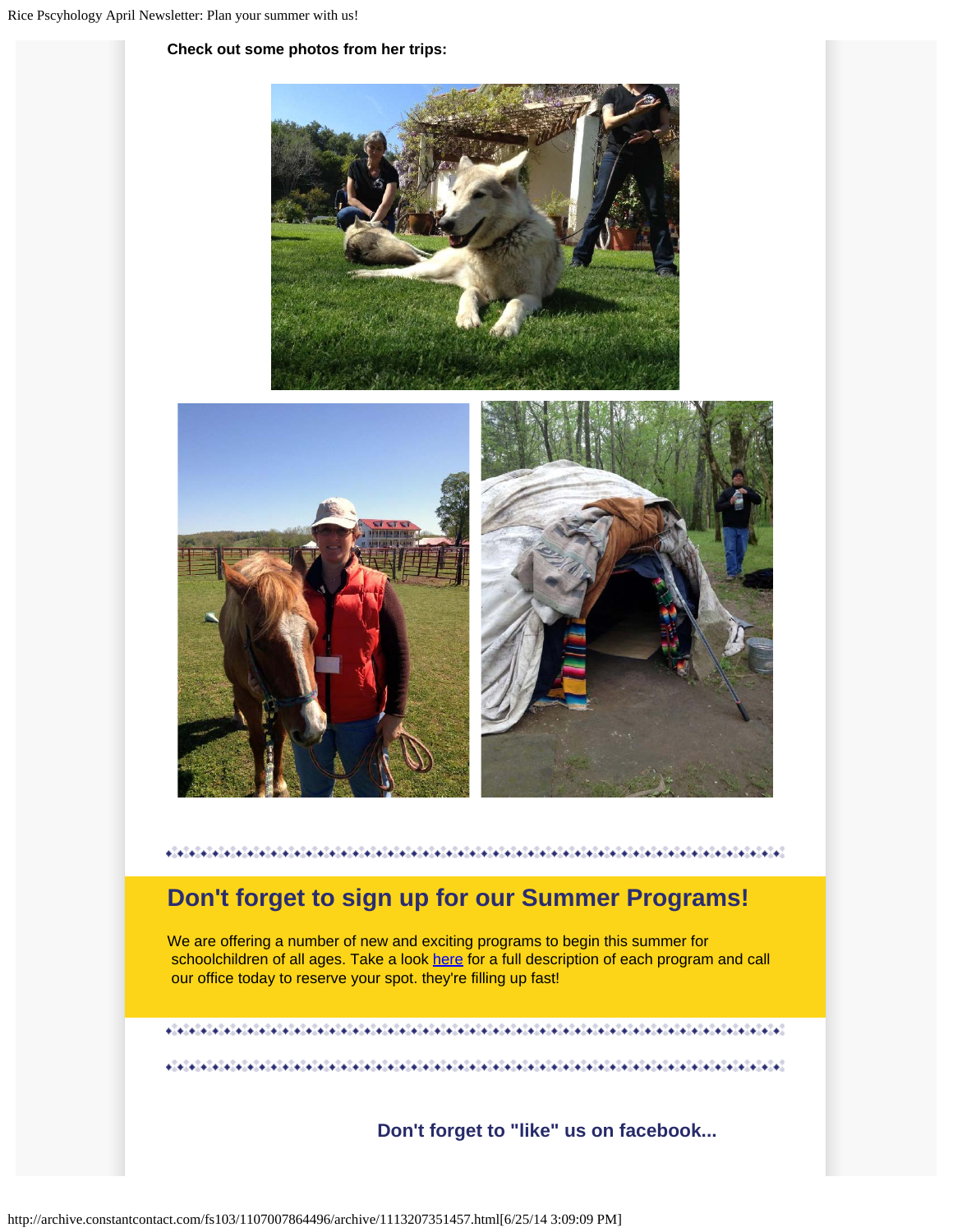

# *Victory Quotes*

#### **We love to hear from you!**

"Thank you so much for your enlightening presentation on tantrums. The information and strategies you provided helped me not only to find better ways to handle tantrums when they occur but more importantly to better recognize the situations and circumstances that may cause them... Parenting a strong willed child can be exhausting and your presentation gave me just the boost I need!"



Find more success stories on [www.RicePsychology.com](http://ricepsychology.com/success-stories/)

### **About Us**

Rice Psychology Group is a Tampa-based private practice that provides comprehensive psychological services for children, adults and families. RPG offers consultations and diagnostic interviews, testing and assessment, psychotherapy, cognitive and working memory training and organization coaching. The psychologists at RPG utilize a variety of approaches to address depression, anxiety, ADD/ADHD, disruptive behavior, relationship, learning and many other mental health issues. The group was founded by Dr. Wendy Rice who opened her private practice in Tampa in 2001.

> Let us know if you would like Dr. Rice or a member of the RPG Team to speak at your next meeting or event.



### **[CONTACT US TODAY](http://ricepsychology.com/how-to-reach-us/locationoffice-info/)**